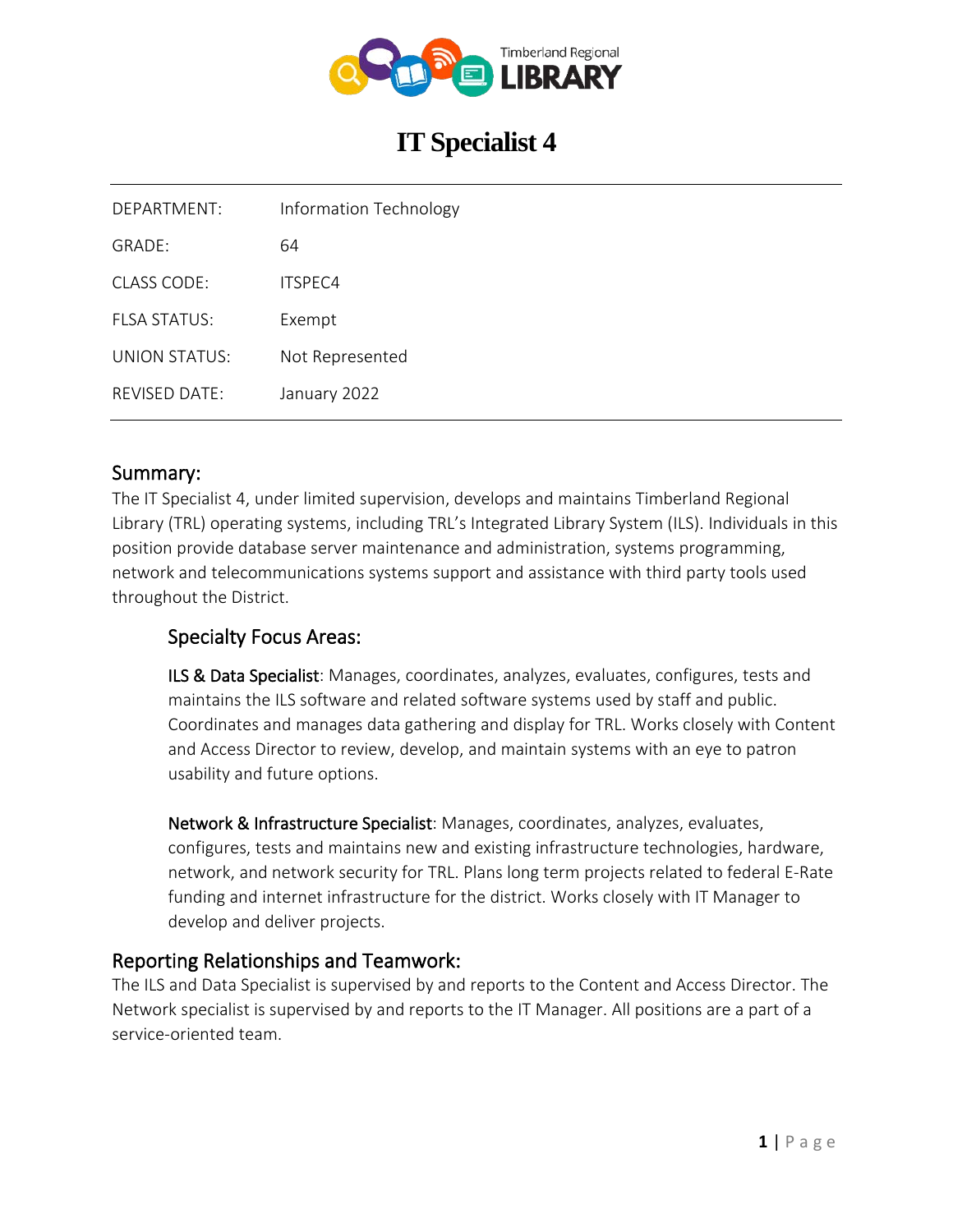# Essential Duties and Responsibilities:

*Class specifications are intended to provide a descriptive list illustrative of the range of duties performed by employees in the class. The omission of specific duties does not exclude them from the position if the work is similar, related or a logical assignment to the position.*

#### For all IT Specialist 4 Positions

- 1. Provides telephone and on-site technical support to staff and patrons, for hardware, software, and network issues.
- 2. Serves as liaison, coordinates with and troubleshoots issues between TRL systems and vendors. May serve as TRL project lead for IT-related projects.
- 3. May participate on local and district-wide committees and perform other duties as assigned or required.

#### ILS/Data Specialist

- 1. Serves as main administrative contact, oversees and coordinates, analyzes, evaluates, configures, tests and maintains the ILS software and related software systems used by the staff and public. Monitors and analyzes ILS operations and resolves problems.
- 2. Performs ILS database maintenance functions, such as deleting withdrawn and missing items and inactive patron records. Writes and maintains documentation on the configuration, administration and maintenance procedures associated with the ILS. Coordinates with the ILS vendor to report, troubleshoot and fix problems and to plan for new features and implement upgrades.
- 3. Creates and runs ILS vendor-supplied and original statistical and information reports.
- 4. Coordinates and presents staff training in the use of library computer systems and software.
- 5. Develops migration and implementation plans between ILS systems or between ILS and related software systems. Works with IT Manager and Content and Access Director to review current ILS contract, requests RFI and RFP, and plans for future needs.
- 6. Analyzes policies and procedures to develop workflow and ILS software configurations. Assists and advises staff and administration with policy changes that impact the ILS and related systems.
- 7. Creates, manages, and maintains collection dashboards to assist in branch collection analysis.

#### Network/Infrastructure Specialist:

1. Research, evaluate and develop strategies for new infrastructure technologies and providers that can improve TRL service efficiency and economy. Plan and implement new infrastructure technologies and retire old in support of the business strategy. Coordinate and monitor vendor relationships and performance on projects, products and services.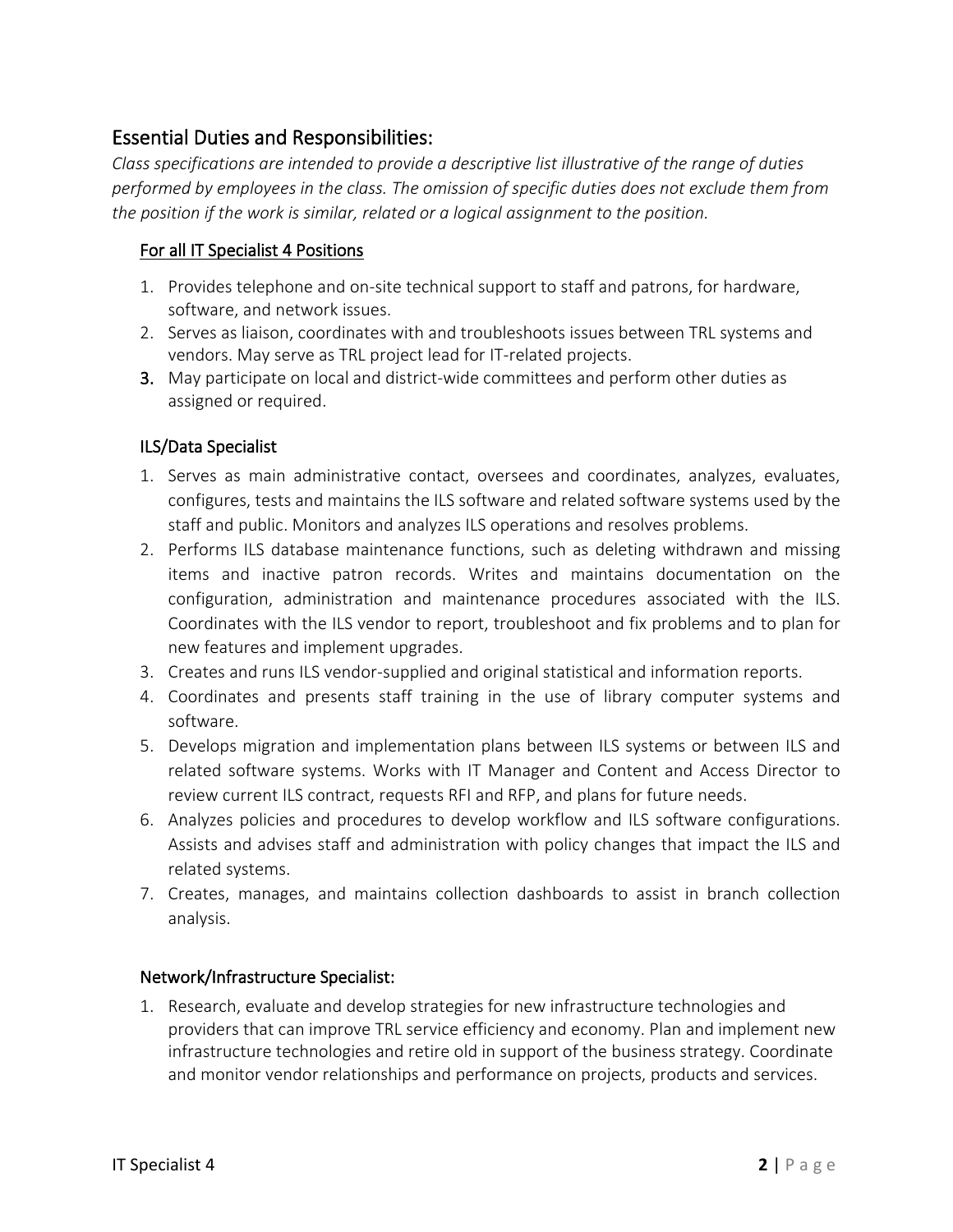- 2. Implements safety and preventative maintenance procedures for computer systems and equipment. Assists in designing and maintaining the District's network and associated equipment; performs system design, configuration, and installation of local area network and wide area network hardware and software. Monitors and administers web filtering system.
- 3. Design, acquire, deploy, and maintain LANs, WANs, and WLANs, including network cables, fiber connections, servers, routers, switches, wireless controllers, wireless access points, UPSs, and other hardware for all TRL branches, service points, and administrative service center.
- 4. Selects network technology and hardware including routers, switches, firewalls, proxy servers, and security/virus filters necessary to support the continued growth and health of the District's technology systems.
- 5. Plans and prepares technology budgets by providing estimates for needs and resources. Works closely with E-Rate consultant to plan, provide documentation, and manage E-Rate eligible RFPs and purchasing.
- 6. Serves as main administrative contact with vendors and maintains, diagnoses and repairs telephone and voicemail systems; diagnoses and replaces telecommunications system components as necessary. Installs and configures new and existing phone lines and voicemail boxes; conducts system evaluations and upgrades as required.
- 7. Serves as main administrative contact with vendors and supports the design, maintenance, and updates to the District's intranet and website.
- 8. Aids in the development of system configurations, server placements, and installation plans. Assists the IT Manager with server administration, maintenance, and backup duties and recovery plan; helping to evaluate server usage and performance issues and troubleshoot server hardware and software problems.
- 9. Serves as technical liaison and administrator for online reference databases and the EZProxy system. Works with 3<sup>rd</sup>-party vendors to set up internal and remote network access to resources.

# Core Skills and Qualities:

*Employees are expected to demonstrate the following qualities at all times:*

- 1. Establish and maintain effective working relationships with internal staff, outside organizations, and the general public.
- 2. Positively reflect TRL's mission, vision, and values to the staff and public.
- 3. Effective organizational and time management skills, including the ability to multitask, manage and lead multiple projects at the same time and adapt to changing priorities to meet demands of the department.
- 4. Communicate effectively verbally and in writing.
- 5. Demonstrate quality customer service.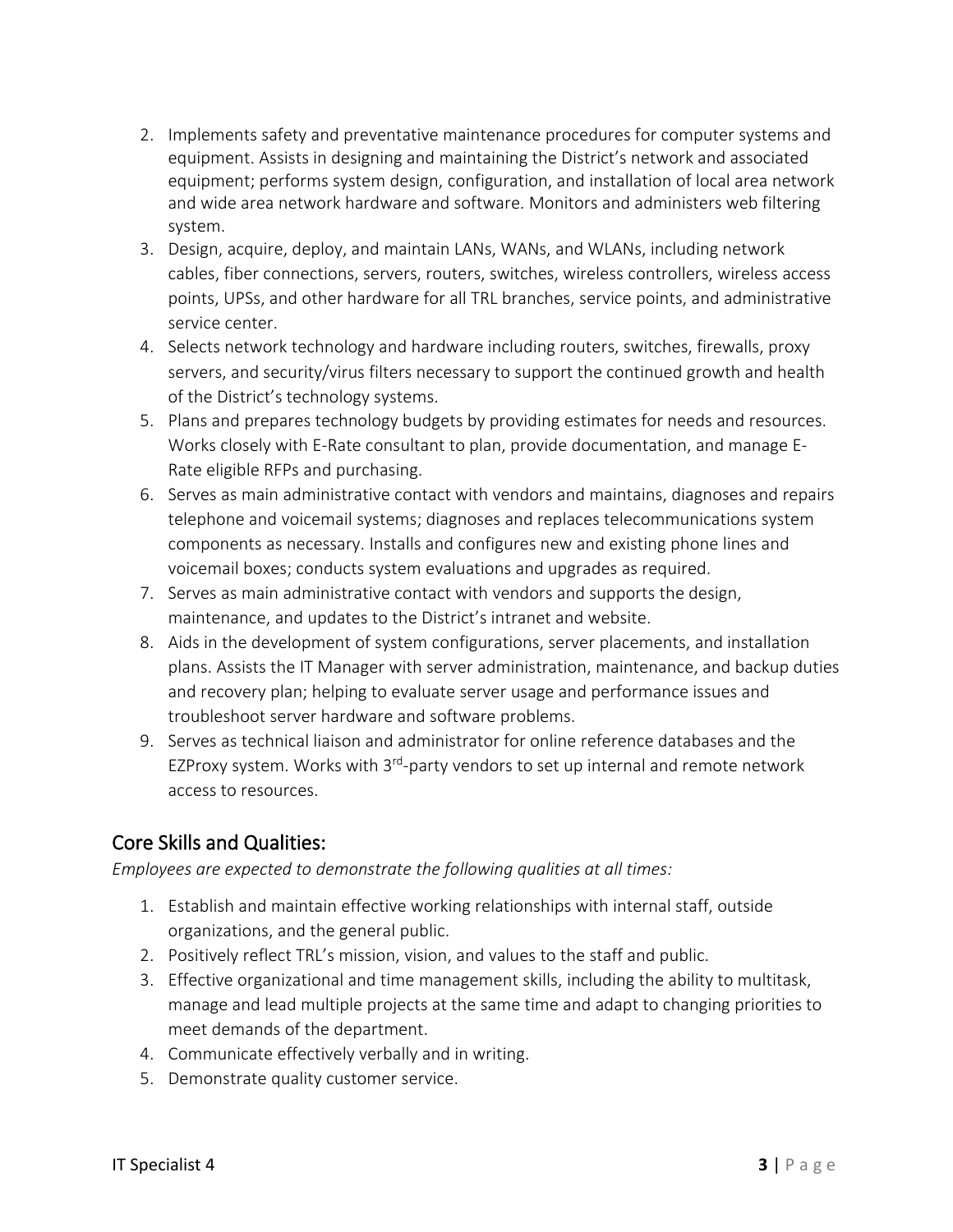6. Exhibit reliability and dependability. Demonstrate punctuality and regular and consistent attendance.

# Required Knowledge, Skills, and Abilities:

*Employees are expected to perform or possess the following:*

- 1. Principles and practices of computer technology.
- 2. Knowledge on building, configuring, installing and repairing systems for internal and remote access.
- 3. Knowledge of system configurations and server maintenance, usage and backups.
- 4. Experience troubleshooting hardware, software and telecommunications issues independently.
- 5. Knowledge of content security and web/email filtering practices.
- 6. Understanding of current technological advances in the field.
- 7. Skill in working with a diversity of individuals.
- 8. Ability to communicate effectively and work as a member of a service-oriented team.

### Technology Requirements:

#### All Specialists:

- Microsoft Office Suite 2010 to current version (Access, Excel, Outlook, PowerPoint and Word).
- SharePoint maintenance and design experience.
- Ability to navigate, search and use basic mobile device applications.

#### ILS/Data Specialist:

- Two to four years' of progressively responsible work experience with an ILS (integrated library management systems), preferably SirsiDynix products.
- Minimum of two years of experience using Tableau, Power BI, or other statistical display software to relay key data to patrons and staff.
- Minimum 1 year of training experience.

#### Network/Infrastructure Specialist:

- Two to four years of progressively responsible experience working with voice and data communications systems in large, centralized work environment.
- Minimum of 2 years' network configuration and administration using Microsoft and Cisco technologies.
- Infrastructure Certification (e.g., Microsoft, Cisco) preferred.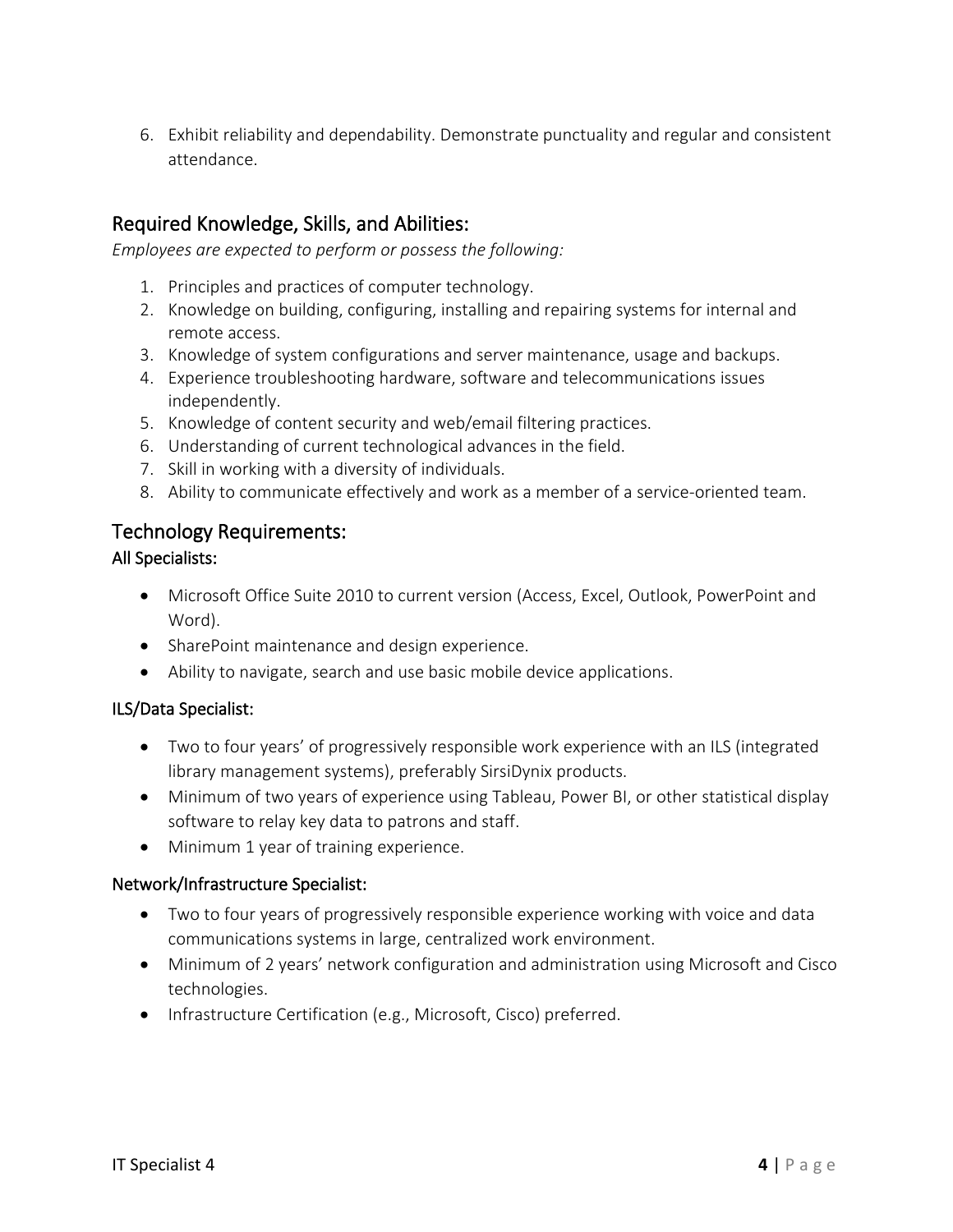### Education and Experience:

Bachelor's Degree in Computer Science or related field, and four to five years technical support experience; OR an equivalent combination of education and experience that provides the knowledge, skills, and abilities to perform the duties and responsibilities of the classification.

### Licenses, Certifications, and Special Requirements:

- Must have a valid Washington State Driver's License and an acceptable driving record, OR must be able to provide own transportation to and from the job, meetings and related job sites.
- Must pass and maintain a criminal background check.
- The ability to work early mornings, late evenings, and weekends and to adapt to schedule changes on short notice.

# Physical and Environmental Conditions:

- Work is performed in a busy, service-oriented office with frequent interruptions and under the stress of continual pressure to meet deadlines and handle competing priorities.
- Subject to sitting, standing, walking, bending, reaching, and lifting of objects up to 40 pounds; depending on area of assignment, may occasionally be required to lift objects up to 65 pounds.
- Occasional travel is required to attend meetings at other sites and locations, or to participate in work-related assignments.

The above job description is not intended as, nor should it be construed as, exhaustive of all responsibilities, skills, efforts, or working conditions with this job.

This and all TRL positions are subject to transfer, based on library need.